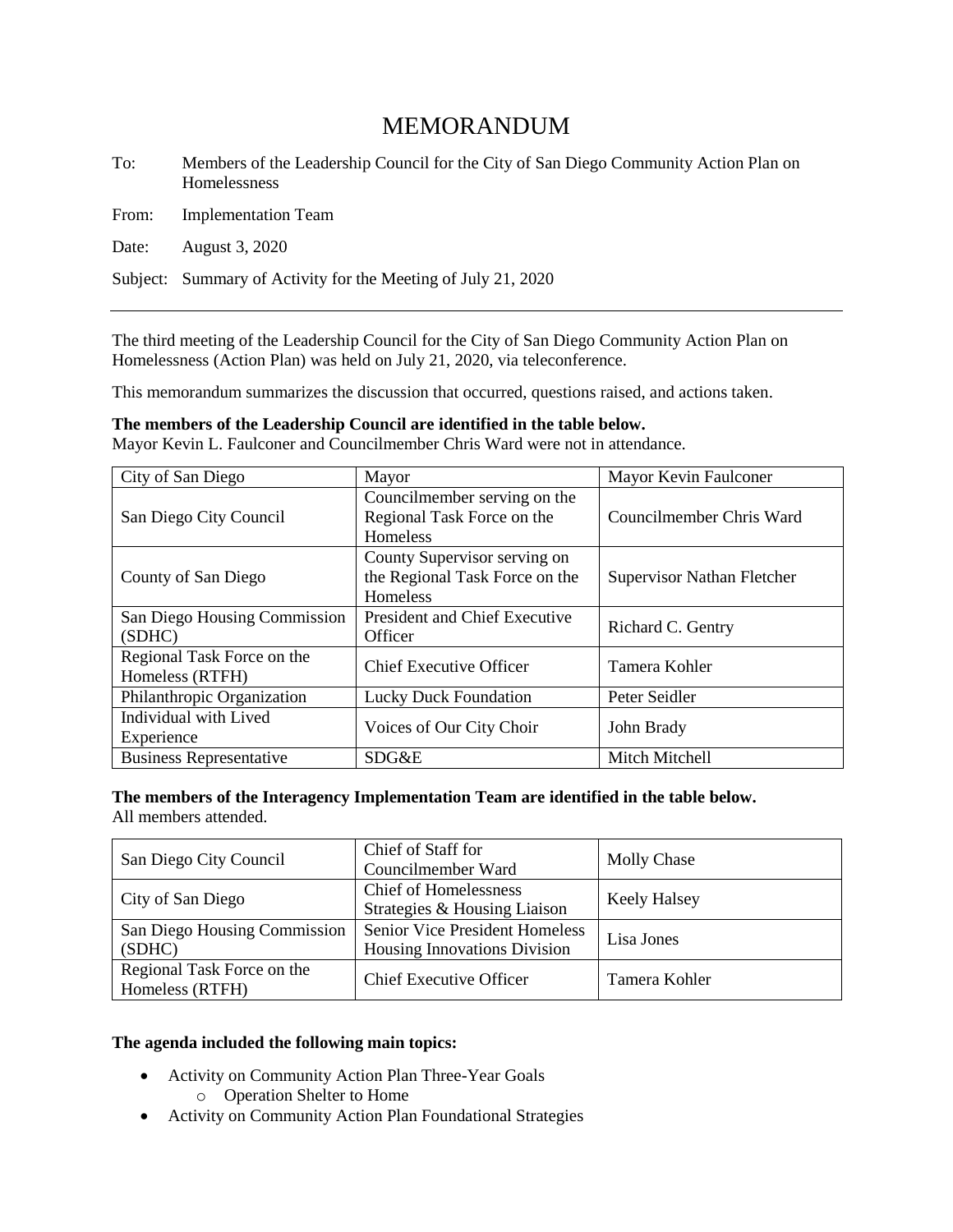- o Client-Centered Homeless Assistance System
- o Increase Production of/Access to Permanent Solutions
- o Decrease Inflow
- Future Project Updates Actioning Foundational Strategies
- Voices of Lived Experience Creating Client-Centered Homeless Assistance System

The Implementation Team produced a document with policy statements related to the agenda for the Leadership Council's review and discussion during the meeting. The discussion and input from Leadership Council members on the policy statements is intended to help guide staff as they develop action items related to the Action Plan's goals and foundational strategies. The policy statements can be found in Attachment A and are referenced throughout this memo.

#### **Activity on Community Action Plan Three-Year Goals**

The Leadership Council received an update on the activities at Operation Shelter to Home (OSTH). The planning in response to COVID-19 led to the implementation of OSTH. As this initiative was implemented, the Action Plan's three-year goals helped inform the development of the Housing Navigation Team that supports OSTH with the goal of increasing exits to housing. The OSTH project was established to address the public health needs of the City's sheltered and unsheltered population at the onset of COVID-19, but staff kept a focus on housing outcomes throughout development and implementation to ensure that the City is still working toward meeting its Action Plan goals.

Specifically, OSTH is directly impacting the goals to end veteran homelessness, prevent and end youth homelessness, and reduce unsheltered homelessness. Since its implementation, OSTH has housed more than 300 individuals, and more than 600 individuals have been matched to a housing resource through the Coordinated Entry System (CES) and are moving through the system toward housing.

#### End Veteran Homelessness

OSTH provided an opportunity to improve the utilization of Veterans Affairs Supportive Housing (VASH) vouchers. Through coordination with local, regional, and federal leaders, including leaders from the U.S. Department of Veterans Affairs (VA) and operational staff, barriers around how the VASH program historically operated were addressed, which led to a dramatically higher utilization rate of VASH vouchers. In six to eight weeks, 168 VASH voucher intakes were completed, 39 veterans have been housed, and 129 veterans are moving through the system toward housing. In addition, 68 veterans have been matched to Supportive Services for Veterans Families (SSVF) Rapid Rehousing program(s), and seven have been housed through SSVF.

#### Prevent and End Youth Homelessness

When the addition of Transitional Age Youth (TAY) beds at Golden Hall was suspended due to COVID-19, those case management resources were redirected toward OSTH, specifically to TAY residents at the Convention Center. The LGBT Community Center and San Diego Youth Services are providing targeted case management services to the TAY population at the Convention Center.

SDHC was awarded 75 additional federal Family Unification Program (FUP) vouchers, which help reunite children with their families and assist youth exiting foster care who experience homelessness or are at risk of homelessness. SDHC committed as many of the 75 additional FUP vouchers as needed for the TAY population at the Convention Center.

#### Reduce Unsheltered Homelessness

OSTH provided an opportunity to work with the County to improve the utilization of Project One For All (POFA) vouchers. POFA provides intensive wraparound services, including housing to individuals experiencing homelessness with serious mental illness. The County contracted with Mental Health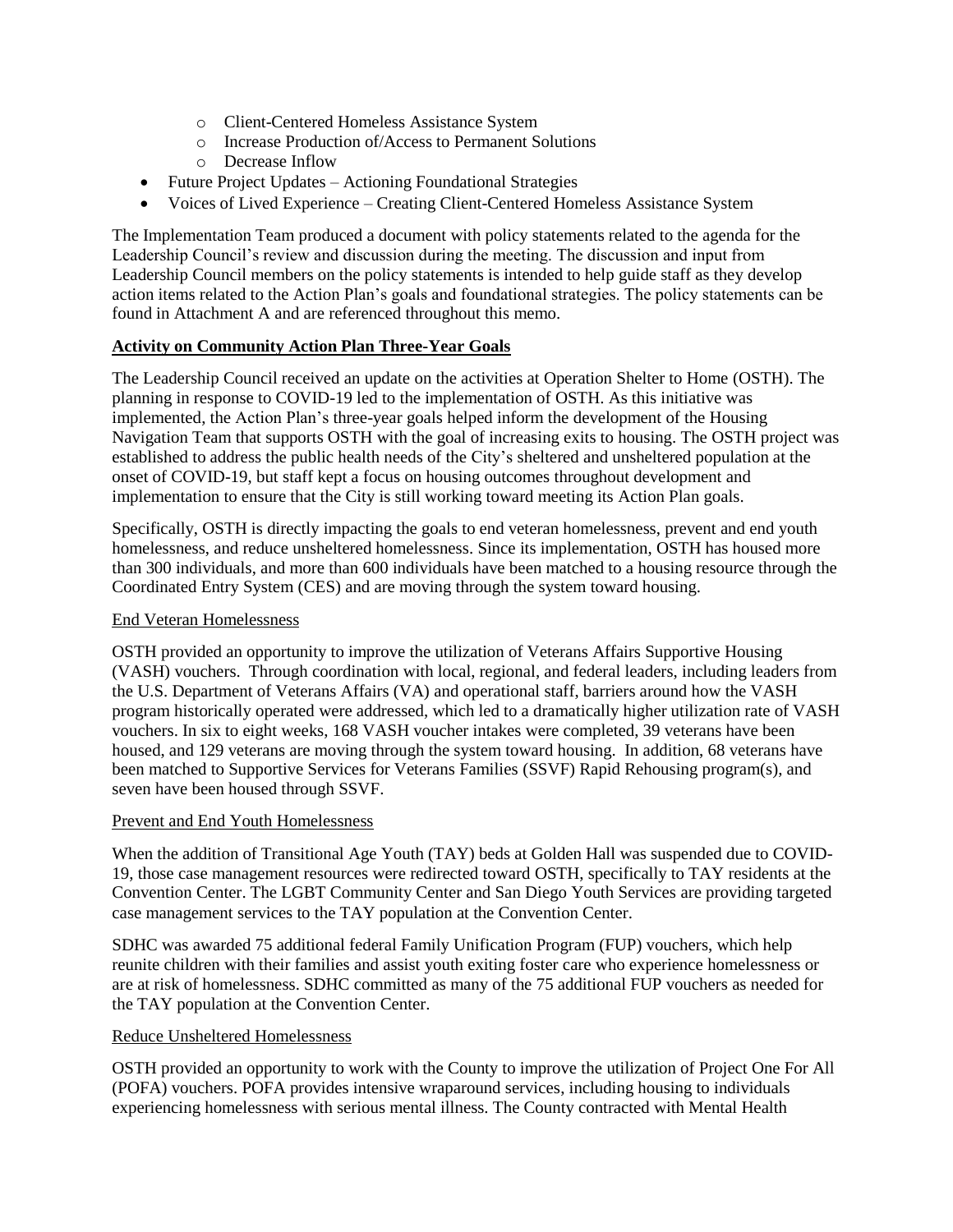Systems (MHS) to provide services on-site at the Convention Center to actively identify individuals that may be eligible for POFA vouchers, thus increasing voucher issuances and utilization. Staff members are also in conversations with the County to consider broadening their eligibility criteria for POFA to maximize their service potential and better meet the needs of clients.

The Leadership Council commended the tremendous efforts of OSTH around mitigating the health impacts of COVID-19 and using the opportunity to improve systems, while keeping a focus on housing outcomes for persons experiencing homelessness.

#### **Activity on Community Action Plan Foundational Strategies**

1. Client-Centered Homeless Assistance System

#### Future State of Bridge Shelters

The Implementation Team members provided an update on the demobilization strategies for OSTH. The project currently is funded to operate through October. Staff have been actively working on a demobilization and reactivation strategy, currently targeting a date as soon as September 30, 2020, to prepare for the next steps in serving the City's homeless population. Staff members are working with the County to determine what the capacity for congregate-care facilities will be to maintain public health standards while providing a reasonable level of occupancy to prevent significant loss of beds. Staff will utilize systems and technologies that are in place at the Convention Center that are working successfully to continue to mitigate the risks associated with COVID-19 post-OSTH and continue to seek guidance from the County as demobilization strategies are finalized.

*The Implementation Team prepared a policy statement for the Leadership Council's consideration that supports the reactivation of the City's shelter system and transition to longer-term pandemic management. The statement can be found in Attachment A. The Leadership Council did not request amendments to the statement but membership noted that enforcement of the preventative measures and attention to systems that support proper air quality will be important factors in the future state.*

OSTH provided an opportunity to better understand who is being served and what their needs are. Approximately 60-70 percent of the clients being served at the Convention Center have high needs. The City's outreach teams have also reported seeing more clients with high needs through their engagement efforts. As current residents of OSTH continue to move into housing opportunities, the number of clients who enter shelter with high unmet needs may continue to rise, specifically around behavioral health wellness and substance abuse treatment. The City and County are working jointly to identify and secure resources to meet the needs of clients and provide a continuity of services after OSTH is demobilized.

*The Implementation Team prepared a policy statement for the Leadership Council's consideration that supports the efforts to identify and secure a level of resources commensurate with client needs. This will further a key Foundational Strategy of the Community Action Plan to create a clientcentered homeless assistance system. The statement can be found in Attachment A. The Leadership Council did not recommend amendments to the statement.*

#### 2. Increase Production of/Access to Permanent Solutions

#### Hotel/Motel Acquisition Project

SDHC and the City are working to acquire properties to increase access to permanent housing solutions. The proposed acquisition supports a Foundational Strategy of the Action Plan by creating permanent supportive housing units that will be administered in a client-centered manner. To support this effort, SDHC and the City plan to submit an application for the State's Project Homekey grant.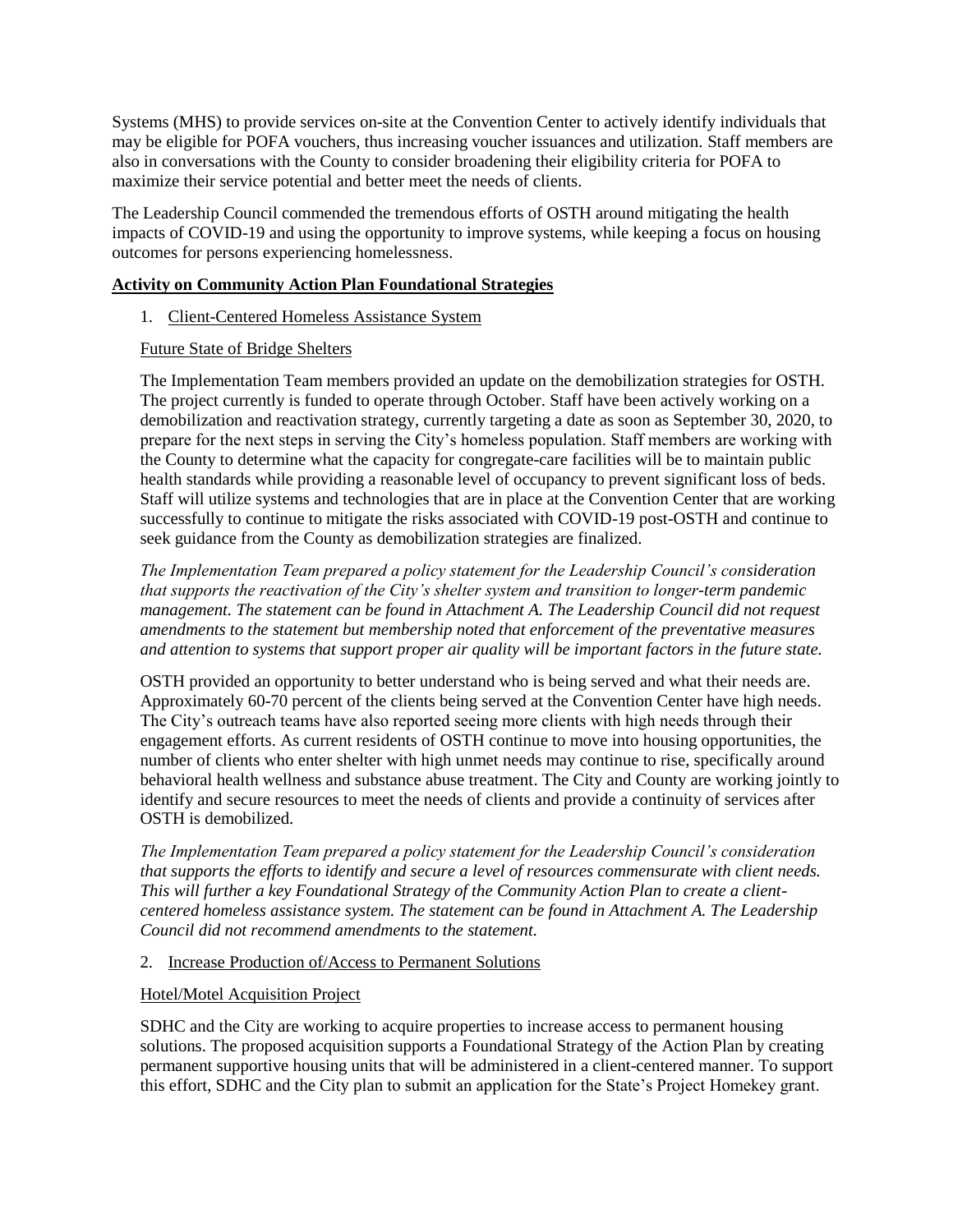*The Implementation Team prepared a policy statement for the Leadership Council's consideration that the Hotel/Motel Acquisition project fulfills a key goal of the Action Plan to provide additional housing opportunities for individuals experiencing homelessness. The statement can be found in Attachment A. The Leadership Council did not recommend amendments to the statement.*

## 3. Decrease Inflow

## Affordable Housing Preservation Study

The Implementation Team members provided an update on the Affordable Housing Preservation Study. On June 2, 2020, SDHC presented to the City Council a report, "Preserving Affordable Housing in the City of San Diego," which provides an analysis of rental housing in the City of San Diego and recommends 10 strategies to help keep thousands of rental housing units affordable for low-income families. The City Council accepted the report and referred it to the Land Use and Housing Committee (Committee). On June 24, 2020, the Committee directed SDHC to return to the Committee with a draft single-room occupancy (SRO) policy for discussion, and at a later Committee meeting, to recommend implementation strategies that include detailed policy options and best practices for recommendations two, four and five from the "Preserving Affordable Housing in the City of San Diego" report. Proposed amendments to the City's SRO Hotel Regulations will be discussed at the Committee's July 30, 2020 meeting.

#### City of San Diego COVID-19 Emergency Rental Assistance Program

The Implementation Team provided an overview of the COVID-19 Emergency Rental Assistance Program to the Leadership Council. The City Council allocated \$15.1 million for the program, which SDHC is administering. The program will provide up to \$4,000 per qualifying household to help pay past-due and/or upcoming rent. All applicants who meet the eligibility requirements will have the opportunity to be selected to receive assistance, but priority will be given to families with minor children and households with at least one person age 62 or older. Applications will be sorted and assigned numbers at random to identify the applicants who will receive help to pay their rent. Roughly 3,500 households can be assisted if every household receives \$4,000. SDHC is working with community-based organizations to provide application assistance to households who need help accessing and submitting the online application.

Councilmember Ward's office is going to continue to advocate for additional funding for the program, and has received more than 35 letters of support from community organizations.

The Leadership Council asked if plans are in place for households who will inevitably become unsheltered once the City's eviction moratorium expires.

This program provides a unique opportunity to learn how willing landlords are to work with their tenants who have arrears on repayment agreements and negotiations. The data collection that will occur through the operation of this program will be valuable to helping policy makers understand the impact \$15.1 million will have, and to better determine the unmet need. SDHC also administers the HOUSING FIRST – SAN DIEGO Prevention and Diversion programs, which continue to provide services to households who are at risk of or are experiencing homelessness.

#### **Future Project Updates – Actioning Foundational Strategies**

1. Housing Bond Update

The Action Plan calls for development of revenue sources to fund the number of units outlined in the Action Plan. The Homes for San Diegans Bond aligns with recommendations within the Community Action Plan, and the bond will be on the ballot in November.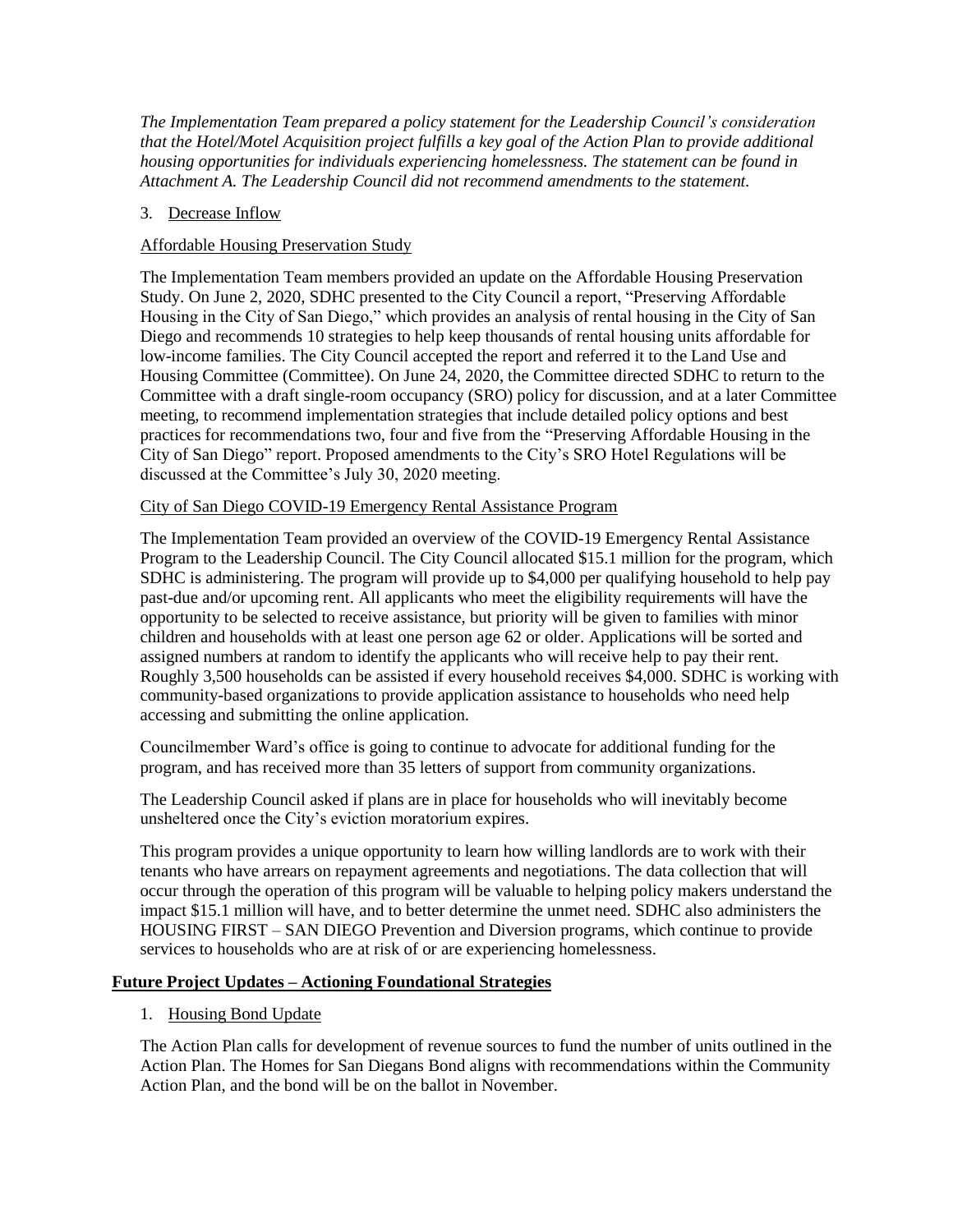*The Implementation Team prepared a policy statement for the Leadership Council's consideration that the Homes for San Diegans bond will develop the housing stock necessary to reduce homelessness in San Diego and advance the recommendations of the City's Action Plan. The statement can be found in Attachment A. The Leadership Council did not recommend amendments to the statement but the Mayor's Office noted that the Mayor had not yet taken a position on the measure.*

## 2. Housing Navigation Center and Coordinated Outreach Update

The Implementation Team members provided an overview of the reimagined Housing Navigation Center and Coordinated Outreach program(s). The lessons learned from OSTH and the guidelines outlined in the Action Plan informed how the City's homeless assistance system should be enhanced. The reimagined Housing Navigation Center and Coordinated Outreach will work closely together to implement a systems-level, client-centered approach to serve persons experiencing homelessness. This approach will drive the strategic development and implementation of a streamlined, coordinated, client-centric, City Homelessness Crisis Response System. SDHC is uniquely positioned to effectively implement this vision for the Housing Navigation Center to address access to services across the spectrum of need from homelessness prevention to permanent housing placement, in alignment with the five "Key Strategies" of the City's Action Plan. System navigators will work with clients enrolled in the new outreach program, walk-in clients of the Center and within the shelter system and help navigate the client through the system until they are housed, leveraging resources of other providers and SDHC HOUSING FIRST – SAN DIEGO programs. The system navigators will act as problem solvers to address any barriers the client may face toward housing while always considering the client's needs. The reimagined system will also actively gather client input that will inform decisions to ensure a client-centered homeless assistance system. A Request for Proposals for a neighborhood-based housing-focused Coordinated Outreach program is anticipated to be released the week of July 27, 2020, and will be a key component of this systems level approach.

*The Implementation Team prepared a policy statement for the Leadership Council's consideration that the enhancements to the City's system of housing navigation and coordinated outreach support key Foundational Strategies and immediate items for consideration detailed in the Action Plan. The statement can be found in Attachment A. The Leadership Council did not recommend amendments to the statement.*

#### **Voices of Lived Experience – Creating Client-Centered Homeless Assistance System**

San Diego State University is conducting a survey to gather input from people experiencing homelessness in San Diego during the COVID-19 pandemic. As part of the efforts to gather input from persons with lived experience, the survey will be offered to clients at the Convention Center. Results from the survey could be utilized as a potential data point for future discussions to address client needs and enhance client-centered practices.

The Implementation Team provided a recommendation to leverage the valuable resources that exist in the Voices of Lived Experience and HEAL networks to garner input from persons with lived experience on both existing and future initiatives, and create a communication pathway for these networks to bring challenges, issues or recommendations to the Implementation Team. This supports the Action Plan's Foundational Strategy to create a client-centered homeless assistance system. The RTFH Board also created an ad hoc committee to focus on racial disparities in unsheltered populations, which will be led by individuals with lived experiences. This will also help guide ongoing work of the Action Plan.

#### **Next Meeting**

The next meeting will occur in mid-to-late October, depending on most members' availability.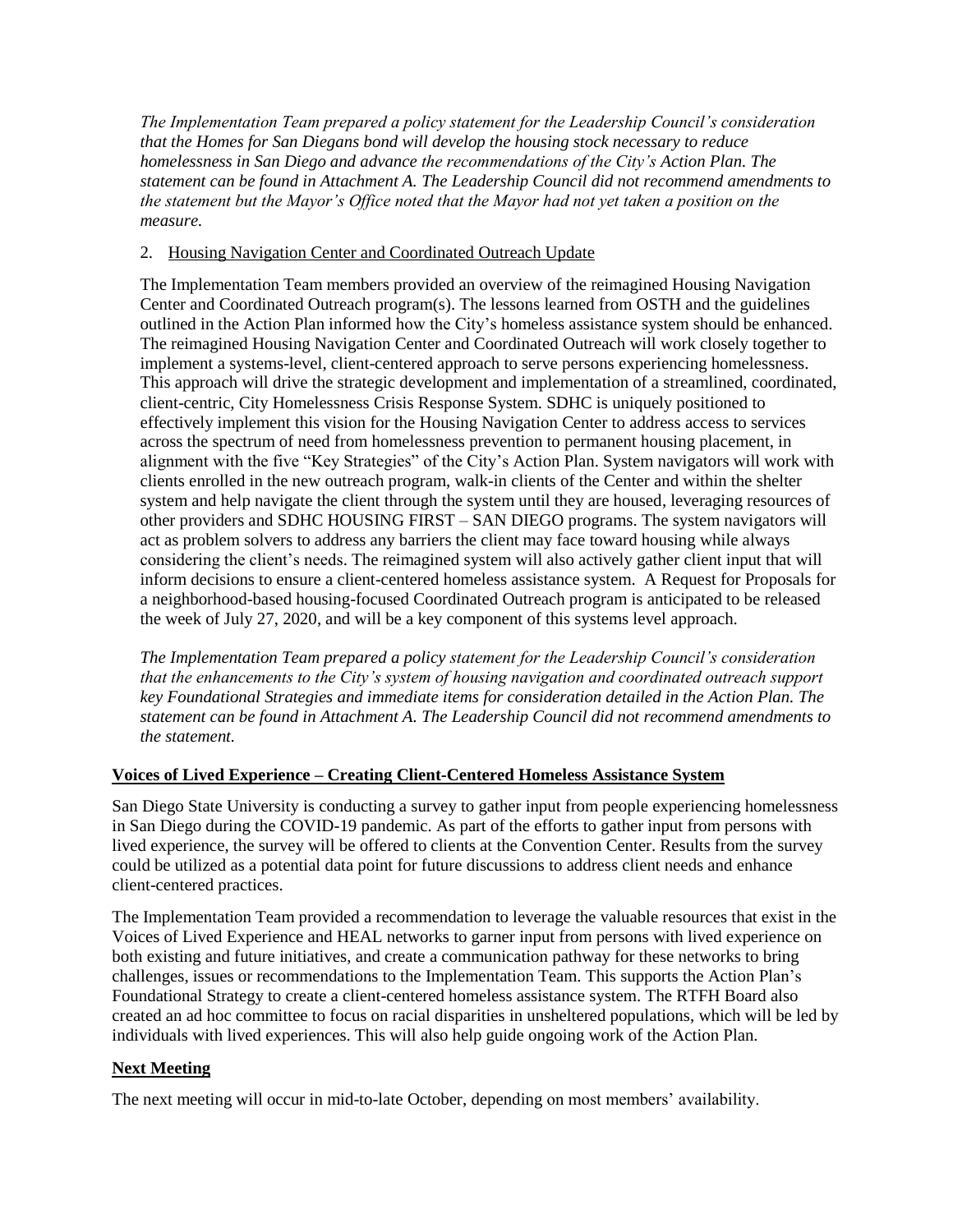# **Reactivation of the City's Shelter System and Transition to Longer-Term Pandemic Management**

Congregate care facilities such as those in the City's shelter system serve an essential need in homelessness care and COVID-19 response. A critical next step in serving the City's homeless population is the reactivation of the City's shelter system in a manner that observes public health guidance to prevent the spread and effects of COVID-19 and incorporates multiple mitigation strategies (e.g., screening, cleaning, testing, etc.) to maximize shelter opportunities. This balance of considerations is critical: the reactivation plan should provide a reasonable level of occupancy to prevent significant loss of beds at the facilities. Providing care in congregate settings provides an opportunity to manage certain risks, employing such measures as have been developed over the current course of the pandemic, and incorporating County public health resources. The risks to individuals living in unsheltered environments not suitable for human habitation are difficult to manage without connections to proper sanitation, education, and health care, and the other features that shelters and their supportive environments provide.

## **Behavioral and Substance Abuse Treatment Resources for Shelter Clients**

To effectively support the clients and staff of the City's shelter programs, the City and County should identify and secure a level of resources commensurate with client needs. Specifically, this will require drawing upon the expertise and resources of the County of San Diego's Health and Human Services Agency, its Behavioral Health Services Department, and the communitybased providers with which it contracts to provide services. These resources are needed to address behavioral health wellness and substance abuse treatment for residents and provide critical high-level skilled resources to both residents and shelter staff. This will ensure a safe environment supported with client-centered resources and will further a key Foundational Strategy of the Community Action Plan—to create a client-centered homeless assistance system.

## **Hotel-Motel Acquisition Project**

The proposed acquisition of hotels, motels, or other properties to create permanent supportive housing units supports a key goal of the Community Action Plan—to provide additional housing opportunities for individuals experiencing homelessness. These new housing opportunities will be created in a manner that supports client quality of life and sustainable tenancies by ensuring supportive services are available on-site and tailored to meet client needs. This project leverages the strong partnership of the City and San Diego Housing Commission to provide funds for acquisition, rehabilitation if necessary, and operations, and further leverages the resources of the County to provide supportive services for residents to help ensure their longterm stability and success.